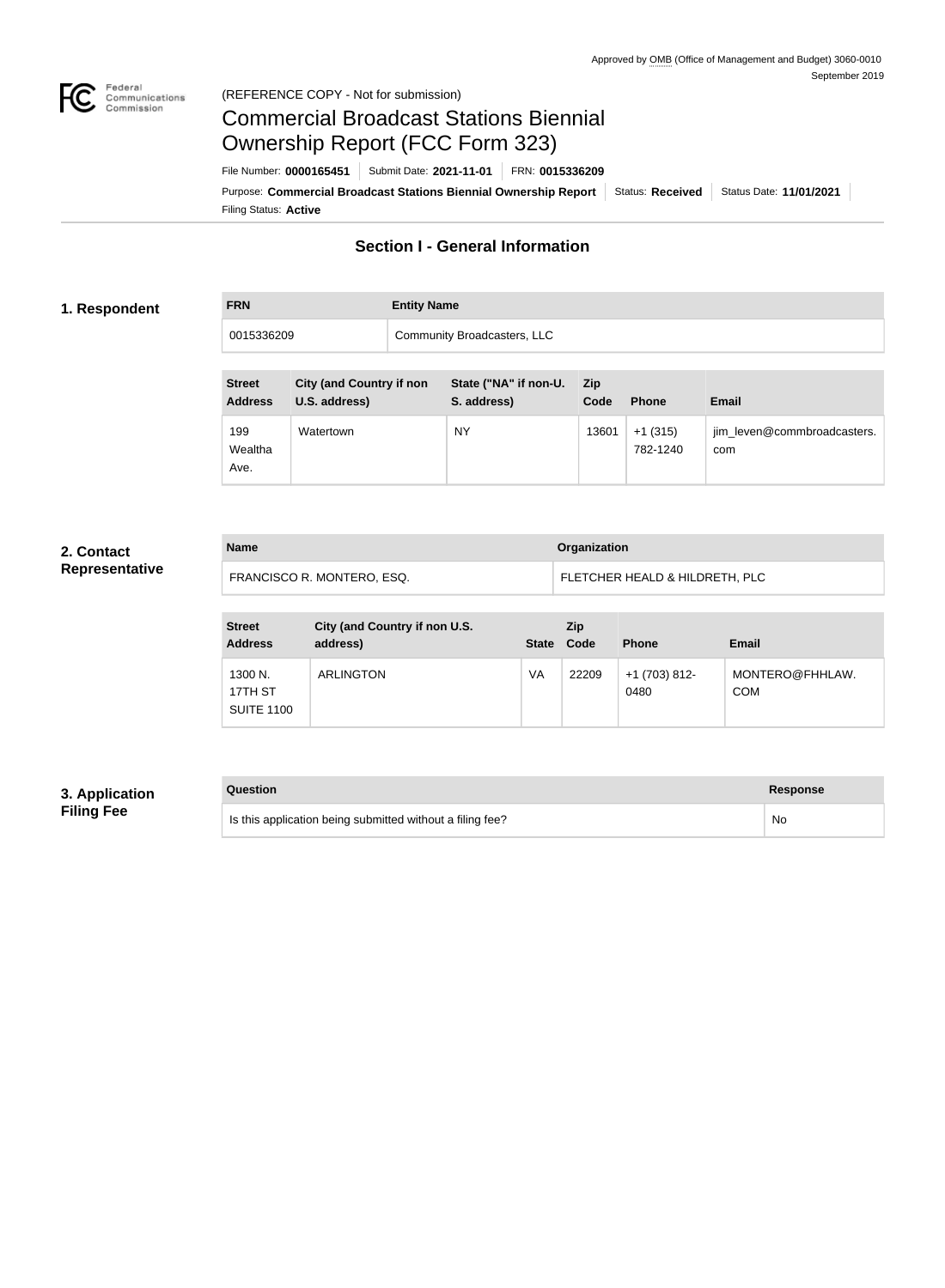| <b>Application Type</b> | <b>Form Number</b> | <b>Fee Code</b> | Quantity | <b>Fee Amount</b> | <b>Subtotal</b> |
|-------------------------|--------------------|-----------------|----------|-------------------|-----------------|
| <b>Biennial</b>         | Form 323           | <b>MAR</b>      | 28       | 85                | \$2,380.00      |
|                         |                    |                 |          | Total             | \$2,380.00      |

### **4. Nature of Respondent**

|                                         | (a) Provide the following information about the Respondent: |                           |  |
|-----------------------------------------|-------------------------------------------------------------|---------------------------|--|
| <b>Relationship to stations/permits</b> |                                                             | Licensee                  |  |
|                                         | <b>Nature of Respondent</b>                                 | Limited liability company |  |

**(b) Provide the following information about this report:**

| <b>Purpose</b> | Biennial                                                                                                                                                                               |
|----------------|----------------------------------------------------------------------------------------------------------------------------------------------------------------------------------------|
| "As of" date   | 10/01/2021                                                                                                                                                                             |
|                | When filing a biennial ownership report or validating<br>and resubmitting a prior biennial ownership report, this<br>date must be Oct. 1 of the year in which this report is<br>filed. |

## **5. Licensee(s) and Station(s)**

#### **Respondent is filing this report to cover the following Licensee(s) and station(s):**

| Licensee/Permittee Name     | <b>FRN</b> |
|-----------------------------|------------|
| Community Broadcasters, LLC | 0015336209 |

| Fac. ID No. | <b>Call Sign</b> | <b>City</b>        | <b>State</b> | <b>Service</b> |
|-------------|------------------|--------------------|--------------|----------------|
| 6484        | <b>WQKI-FM</b>   | ORANGEBURG         | <b>SC</b>    | <b>FM</b>      |
| 6485        | <b>WGFG</b>      | <b>BRANCHVILLE</b> | <b>SC</b>    | <b>FM</b>      |
| 11624       | <b>WATN</b>      | <b>WATERTOWN</b>   | <b>NY</b>    | AM             |
| 11625       | <b>WTOJ</b>      | CARTHAGE           | <b>NY</b>    | <b>FM</b>      |
| 15835       | <b>WDKD</b>      | <b>KINGSTREE</b>   | <b>SC</b>    | AM             |
| 15836       | <b>WWKT-FM</b>   | <b>KINGSTREE</b>   | <b>SC</b>    | <b>FM</b>      |
| 19473       | <b>WWAV</b>      | SANTA ROSA BEACH   | FL.          | <b>FM</b>      |
| 19475       | <b>WECQ</b>      | <b>DESTIN</b>      | FL.          | <b>FM</b>      |
| 24149       | <b>WHYM</b>      | <b>LAKE CITY</b>   | <b>SC</b>    | AM             |
| 29140       | <b>WWBD</b>      | <b>SUMTER</b>      | <b>SC</b>    | <b>FM</b>      |
| 30799       | <b>WEFX</b>      | <b>HENDERSON</b>   | <b>NY</b>    | <b>FM</b>      |
| 43748       | <b>WBDR</b>      | <b>COPENHAGEN</b>  | <b>NY</b>    | <b>FM</b>      |
| 43833       | <b>WWHM</b>      | <b>SUMTER</b>      | <b>SC</b>    | AM             |
| 54503       | <b>WSPX</b>      | <b>BOWMAN</b>      | <b>SC</b>    | <b>FM</b>      |
| 55267       | <b>WDXY</b>      | <b>SUMTER</b>      | SC           | AM             |
| 55268       | <b>WIBZ</b>      | WEDGEFIELD         | <b>SC</b>    | <b>FM</b>      |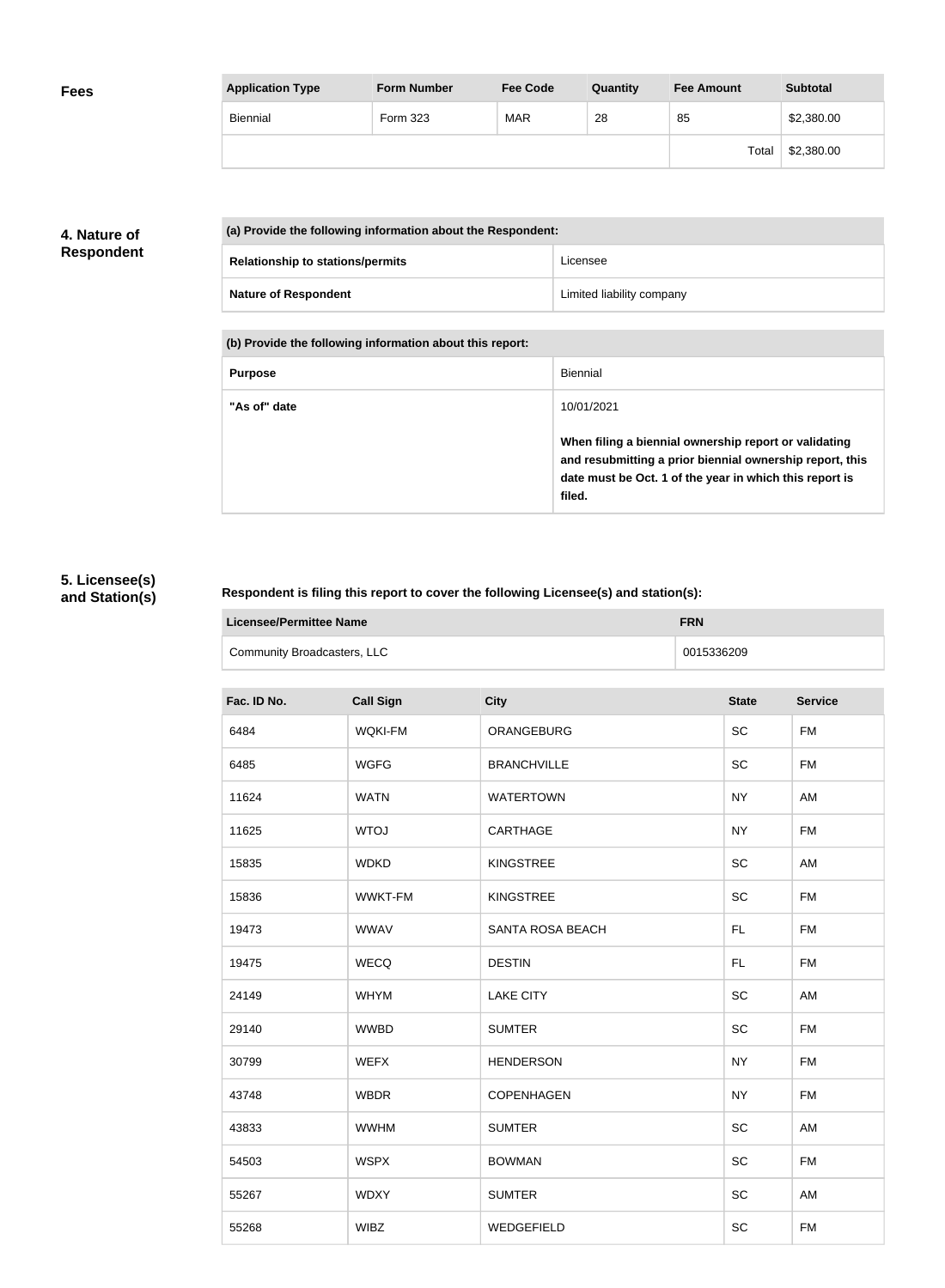| SC<br><b>WSIM</b><br>LAMAR<br><b>FM</b><br>55269<br>56374<br><b>HOLT</b><br><b>FM</b><br><b>WHWY</b><br>FL<br>60811<br><b>WZLB</b><br><b>FM</b><br><b>VALPARAISO</b><br>FL.<br>SC<br><b>FM</b><br>63707<br><b>WLJI</b><br><b>SUMMERTON</b><br>SC<br>66643<br><b>WPDT</b><br>COWARD<br><b>FM</b><br><b>GOUVERNEUR</b><br><b>NY</b><br><b>WLFK</b><br><b>FM</b><br>66658<br><b>WQTK</b><br><b>NY</b><br><b>FM</b><br>66661<br><b>OGDENSBURG</b><br>66663<br><b>WSLB</b><br><b>OGDENSBURG</b><br><b>NY</b><br>AM<br>SC<br><b>FLORENCE</b><br>73400<br><b>WOLH</b><br>AM<br>SC<br>160804<br><b>WTQS</b><br><b>CAMERON</b><br>AM<br><b>NY</b><br><b>FM</b><br>166014<br><b>WOTT</b><br><b>CALCIUM</b> |  |  |  |
|--------------------------------------------------------------------------------------------------------------------------------------------------------------------------------------------------------------------------------------------------------------------------------------------------------------------------------------------------------------------------------------------------------------------------------------------------------------------------------------------------------------------------------------------------------------------------------------------------------------------------------------------------------------------------------------------------|--|--|--|
|                                                                                                                                                                                                                                                                                                                                                                                                                                                                                                                                                                                                                                                                                                  |  |  |  |
|                                                                                                                                                                                                                                                                                                                                                                                                                                                                                                                                                                                                                                                                                                  |  |  |  |
|                                                                                                                                                                                                                                                                                                                                                                                                                                                                                                                                                                                                                                                                                                  |  |  |  |
|                                                                                                                                                                                                                                                                                                                                                                                                                                                                                                                                                                                                                                                                                                  |  |  |  |
|                                                                                                                                                                                                                                                                                                                                                                                                                                                                                                                                                                                                                                                                                                  |  |  |  |
|                                                                                                                                                                                                                                                                                                                                                                                                                                                                                                                                                                                                                                                                                                  |  |  |  |
|                                                                                                                                                                                                                                                                                                                                                                                                                                                                                                                                                                                                                                                                                                  |  |  |  |
|                                                                                                                                                                                                                                                                                                                                                                                                                                                                                                                                                                                                                                                                                                  |  |  |  |
|                                                                                                                                                                                                                                                                                                                                                                                                                                                                                                                                                                                                                                                                                                  |  |  |  |
|                                                                                                                                                                                                                                                                                                                                                                                                                                                                                                                                                                                                                                                                                                  |  |  |  |
|                                                                                                                                                                                                                                                                                                                                                                                                                                                                                                                                                                                                                                                                                                  |  |  |  |
| SC<br><b>WFRK</b><br><b>QUINBY</b><br><b>FM</b><br>183329                                                                                                                                                                                                                                                                                                                                                                                                                                                                                                                                                                                                                                        |  |  |  |

#### **Section II – Biennial Ownership Information**

### **1. 47 C.F.R. Section 73.3613 and Other Documents**

Licensee Respondents that hold authorizations for one or more full power television, AM, and/or FM stations should list all contracts and other instruments set forth in 47 C.F.R. Section 73.3613(a) through (c) for the facility or facilities listed on this report. In addition, attributable Local Marketing Agreements (LMAs) and attributable Joint Sales Agreements (JSAs) must be disclosed by the licensee of the brokering station on its ownership report. If the agreement is an attributable LMA, an attributable JSA, or a network affiliation agreement, check the appropriate box. Otherwise, select "Other." Non-Licensee Respondents, as well as Licensee Respondents that only hold authorizations for Class A television and/or low power television stations, should select "Not Applicable" in response to this question.

| <b>Document Information</b>                     |                                                                   |  |  |
|-------------------------------------------------|-------------------------------------------------------------------|--|--|
| Description of contract or instrument           | Articles of Organization                                          |  |  |
| Parties to contract or instrument               | State of New York                                                 |  |  |
| Date of execution                               | 06/2006                                                           |  |  |
| Date of expiration                              | No expiration date                                                |  |  |
| <b>Agreement type</b><br>(check all that apply) | Other<br><b>Agreement Type: Corporate Organizational Document</b> |  |  |
|                                                 |                                                                   |  |  |

| <b>Document Information</b>                     |                                                                   |  |
|-------------------------------------------------|-------------------------------------------------------------------|--|
| Description of contract or instrument           | First Amended and Restated Operating Agreement                    |  |
| Parties to contract or instrument               | Community Broadcasters, LLC                                       |  |
| Date of execution                               | 08/2013                                                           |  |
| Date of expiration                              | No expiration date                                                |  |
| <b>Agreement type</b><br>(check all that apply) | Other<br><b>Agreement Type: Corporate Organizational Document</b> |  |

# **Document Information Description of contract or instrument** Amendment No. 1 to First Amended and Restated Operating Agreement **Parties to contract or instrument Community Broadcasters, LLC**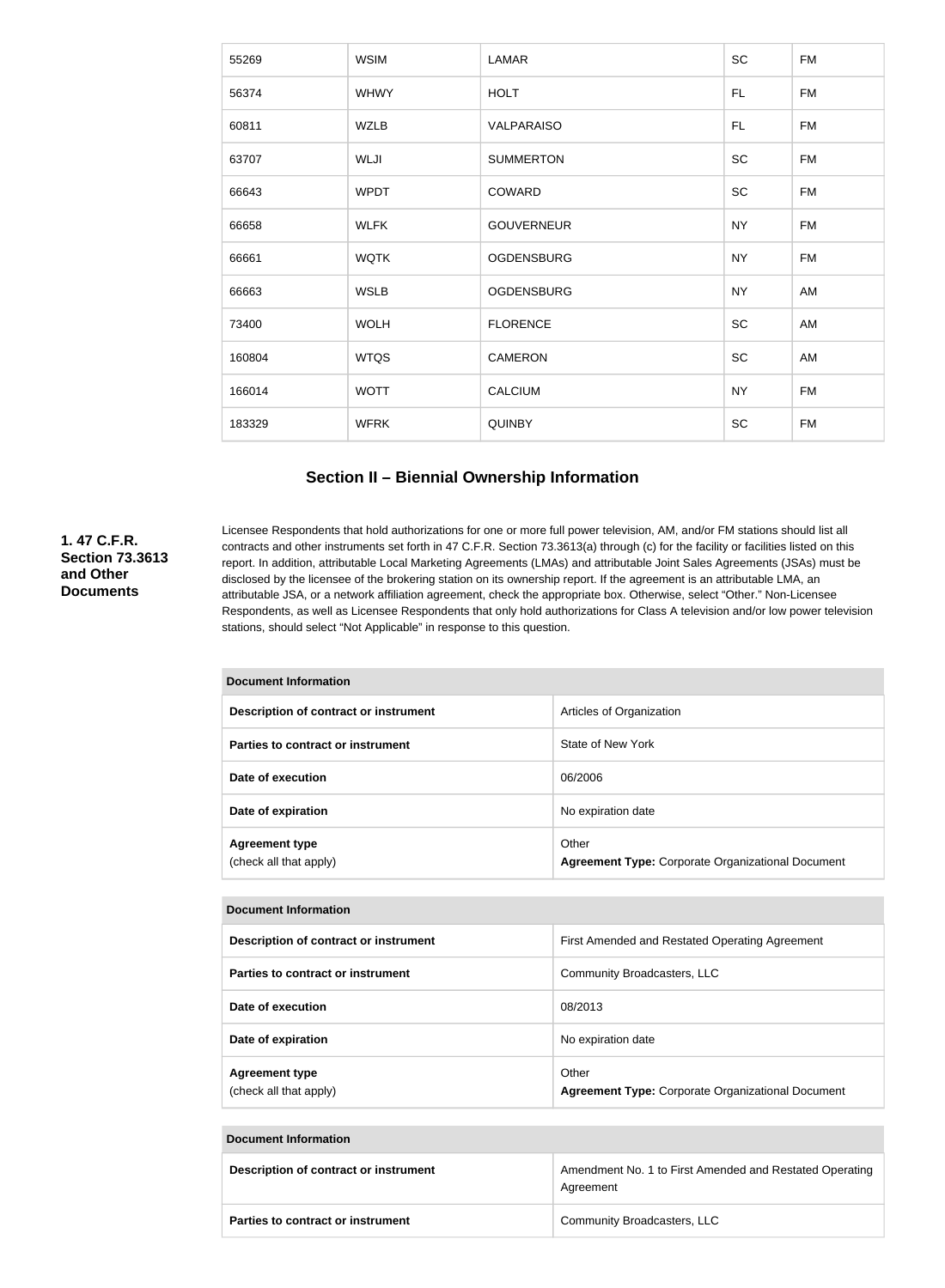| Date of execution                               | 11/2016                                                           |
|-------------------------------------------------|-------------------------------------------------------------------|
| Date of expiration                              | No expiration date                                                |
| <b>Agreement type</b><br>(check all that apply) | Other<br><b>Agreement Type: Corporate Organizational Document</b> |

#### **2. Ownership Interests**

**(a)** Ownership Interests. This Question requires Respondents to enter detailed information about ownership interests by generating a series of subforms. Answer each question on each subform. The first subform listing should be for the Respondent itself. If the Respondent is not a natural person, also list each of the officers, directors, stockholders, non-insulated partners, non-insulated members, and any other persons or entities with a direct attributable interest in the Respondent pursuant to the standards set forth in 47 C.F.R. Section 73.3555. (A "direct" interest is one that is not held through any intervening companies or entities.) List each interest holder with a direct attributable interest in the Respondent separately.

Leave the percentage of total assets (Equity Debt Plus) field blank for an interest holder unless that interest holder has an attributable interest in the Respondent solely on the basis of the Commission's Equity Debt Plus attribution standard, 47 C.F.R. Section 73.3555, Note 2(i).

In the case of vertical or indirect ownership structures, list only those interests in the Respondent that also represent an attributable interest in the Licensee(s) for which the report is being submitted.

Entities that are part of an organizational structure that includes holding companies or other forms of indirect ownership must file separate ownership reports. In such a structure do not report, or file a separate report for, any interest holder that does not have an attributable interest in the Licensee(s) for which the report is being submitted.

Please see the Instructions for further detail concerning interests that must be reported in response to this question.

The Respondent must provide an FCC Registration Number for each interest holder reported in response to this question. Please see the Instructions for detailed information and guidance concerning this requirement.

| <b>FRN</b>                                                                    | 0015336209                                              |                      |                            |
|-------------------------------------------------------------------------------|---------------------------------------------------------|----------------------|----------------------------|
| <b>Entity Name</b>                                                            | Community Broadcasters, LLC                             |                      |                            |
| <b>Address</b>                                                                | PO Box                                                  |                      |                            |
|                                                                               | <b>Street 1</b>                                         | 199 Wealtha Ave.     |                            |
|                                                                               | <b>Street 2</b>                                         |                      |                            |
|                                                                               | <b>City</b>                                             | Watertown            |                            |
|                                                                               | State ("NA" if non-U.S.<br>address)                     | <b>NY</b>            |                            |
|                                                                               | <b>Zip/Postal Code</b>                                  | 13601                |                            |
|                                                                               | Country (if non-U.S.<br>address)                        | <b>United States</b> |                            |
| <b>Listing Type</b>                                                           | Respondent                                              |                      |                            |
| <b>Positional Interests</b><br>(check all that apply)                         | Respondent                                              |                      |                            |
| <b>Tribal Nation or Tribal</b><br><b>Entity</b>                               | Interest holder is not a Tribal nation or Tribal entity |                      |                            |
| <b>Interest Percentages</b><br>(enter percentage values<br>from 0.0 to 100.0) | Voting                                                  | 0.0%                 | <b>Jointly Held?</b><br>No |
|                                                                               | <b>Equity</b>                                           | 0.0%                 |                            |
|                                                                               | <b>Total assets (Equity Debt</b><br>Plus)               | 0.0%                 |                            |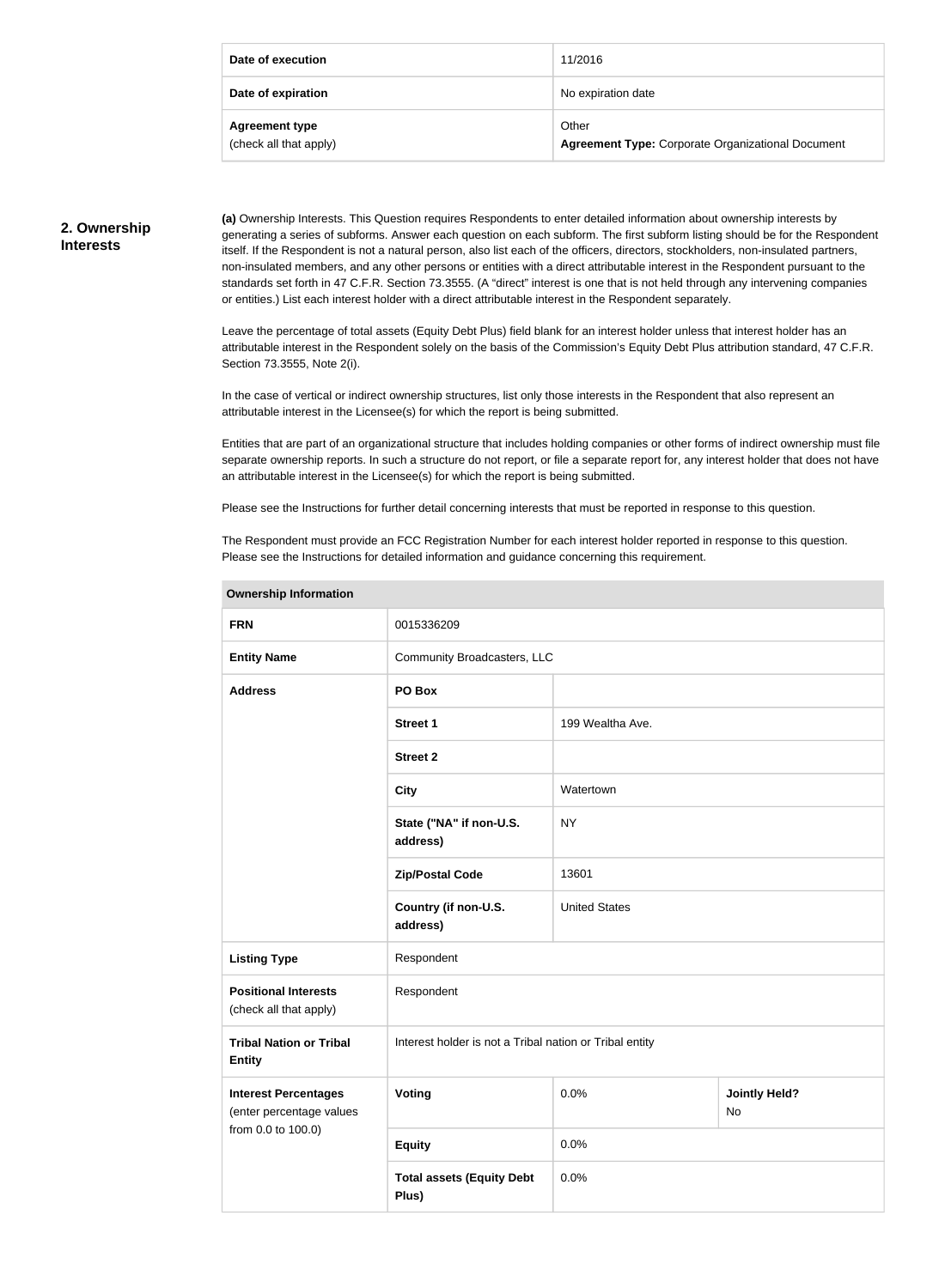**Does interest holder have an attributable interest in one or more broadcast stations that do not appear on this report?**

No

| <b>Ownership Information</b>                                                                |                                                         |                                    |  |
|---------------------------------------------------------------------------------------------|---------------------------------------------------------|------------------------------------|--|
| <b>FRN</b>                                                                                  | 0019030956                                              |                                    |  |
| <b>Entity Name</b>                                                                          | Northwood Ventures LLC                                  |                                    |  |
| <b>Address</b>                                                                              | PO Box                                                  |                                    |  |
|                                                                                             | <b>Street 1</b>                                         | 485 Underhill Blvd                 |  |
|                                                                                             | <b>Street 2</b>                                         | Suite 205                          |  |
|                                                                                             | <b>City</b>                                             | Syosset                            |  |
|                                                                                             | State ("NA" if non-U.S.<br>address)                     | <b>NY</b>                          |  |
|                                                                                             | <b>Zip/Postal Code</b>                                  | 11791                              |  |
|                                                                                             | Country (if non-U.S.<br>address)                        | <b>United States</b>               |  |
| <b>Listing Type</b>                                                                         | Other Interest Holder                                   |                                    |  |
| <b>Positional Interests</b><br>(check all that apply)                                       | LC/LLC/PLLC Member                                      |                                    |  |
| <b>Tribal Nation or Tribal</b><br><b>Entity</b>                                             | Interest holder is not a Tribal nation or Tribal entity |                                    |  |
| <b>Interest Percentages</b><br>(enter percentage values<br>from 0.0 to 100.0)               | Voting                                                  | <b>Jointly Held?</b><br>0.0%<br>No |  |
|                                                                                             | <b>Equity</b>                                           | 63.7%                              |  |
|                                                                                             | <b>Total assets (Equity Debt</b><br>Plus)               |                                    |  |
| Does interest holder have an attributable interest in one or more broadcast stations<br>Yes |                                                         |                                    |  |

**that do not appear on this report?**

| <b>Ownership Information</b> |                                     |                      |  |
|------------------------------|-------------------------------------|----------------------|--|
| <b>FRN</b>                   | 0007161656                          |                      |  |
| <b>Entity Name</b>           | Northwood Capital Partners LLC      |                      |  |
| <b>Address</b>               | PO Box                              |                      |  |
|                              | <b>Street 1</b>                     | 485 Underhill Blvd   |  |
|                              | <b>Street 2</b>                     | Suite 205            |  |
|                              | <b>City</b>                         | Syosset              |  |
|                              | State ("NA" if non-U.S.<br>address) | <b>NY</b>            |  |
|                              | <b>Zip/Postal Code</b>              | 11791                |  |
|                              | Country (if non-U.S.<br>address)    | <b>United States</b> |  |
| <b>Listing Type</b>          | Other Interest Holder               |                      |  |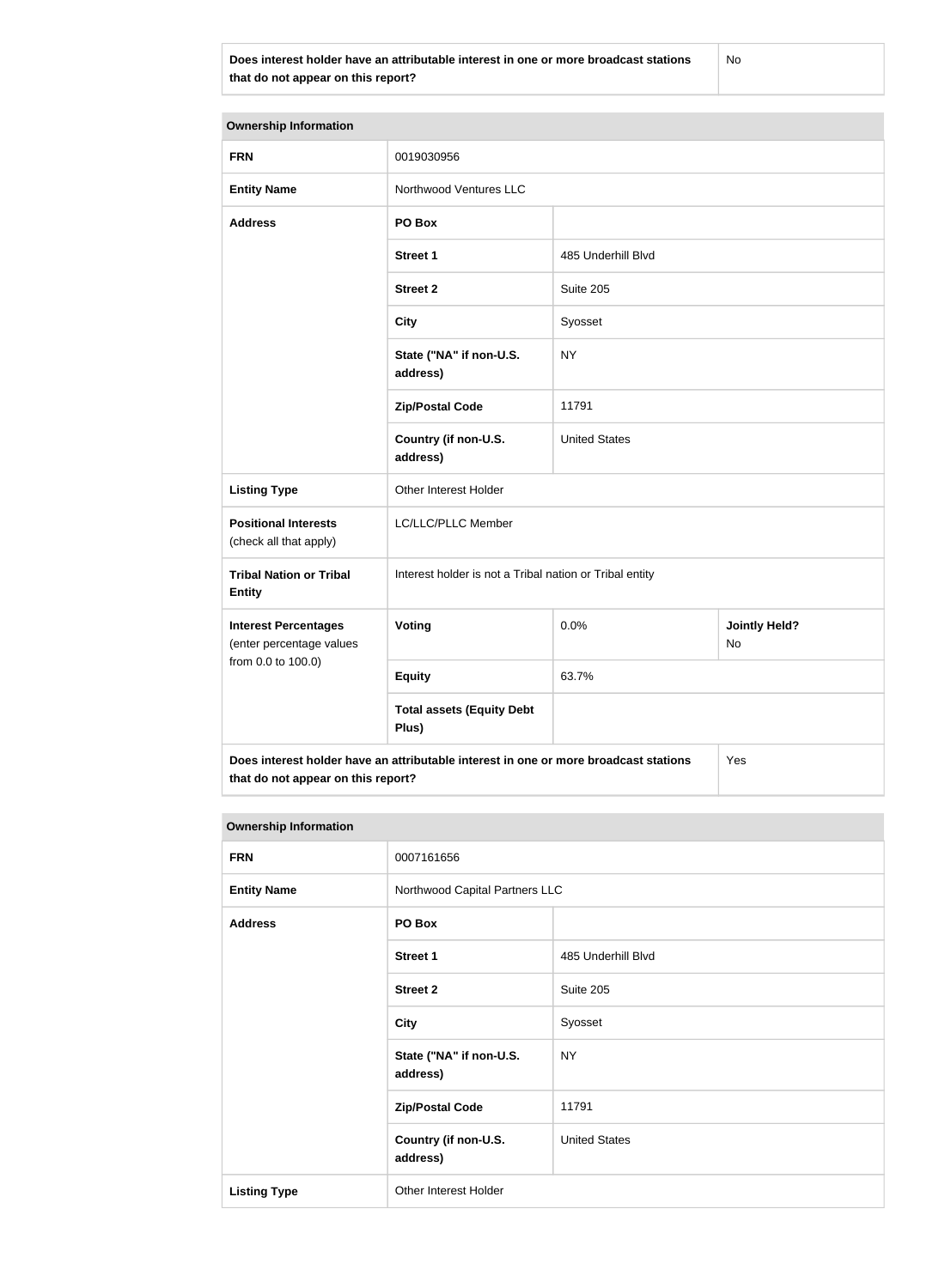| <b>Positional Interests</b><br>(check all that apply)                                                                      | LC/LLC/PLLC Member                                      |         |                             |
|----------------------------------------------------------------------------------------------------------------------------|---------------------------------------------------------|---------|-----------------------------|
| <b>Tribal Nation or Tribal</b><br><b>Entity</b>                                                                            | Interest holder is not a Tribal nation or Tribal entity |         |                             |
| <b>Interest Percentages</b><br>(enter percentage values<br>from 0.0 to 100.0)                                              | Voting                                                  | $0.0\%$ | <b>Jointly Held?</b><br>No. |
|                                                                                                                            | <b>Equity</b>                                           | 11.2%   |                             |
|                                                                                                                            | <b>Total assets (Equity Debt</b><br>Plus)               |         |                             |
| Does interest holder have an attributable interest in one or more broadcast stations<br>that do not appear on this report? |                                                         |         | <b>Yes</b>                  |

# **Ownership Information FRN** 0019797737 **Name James L. Leven Address PO Box Street 1** 203 Bayard Street **Street 2 City** Sacketts Harbor **State ("NA" if non-U.S. address)** NY **Zip/Postal Code** 13685 **Country (if non-U.S. address)** United States Listing Type **Communist Communist Communist Communist Communist Communist Communist Communist Communist Communist Communist Communist Communist Communist Communist Communist Communist Communist Communist Communist Communis Positional Interests** (check all that apply) Officer, LC/LLC/PLLC Member, Other - Manager **Citizenship, Gender, Ethnicity, and Race Information (Natural Persons Only) Citizenship** US Gender Male **Ethnicity** Not Hispanic or Latino **Race** White **Interest Percentages** (enter percentage values from 0.0 to 100.0) **Voting** 25.0% **Jointly Held?** No **Equity** 17.2% **Total assets (Equity Debt Plus) Does interest holder have an attributable interest in one or more broadcast stations that do not appear on this report?** No

| <b>FRN</b>  | 0019797778           |
|-------------|----------------------|
| <b>Name</b> | <b>Bruce Mittman</b> |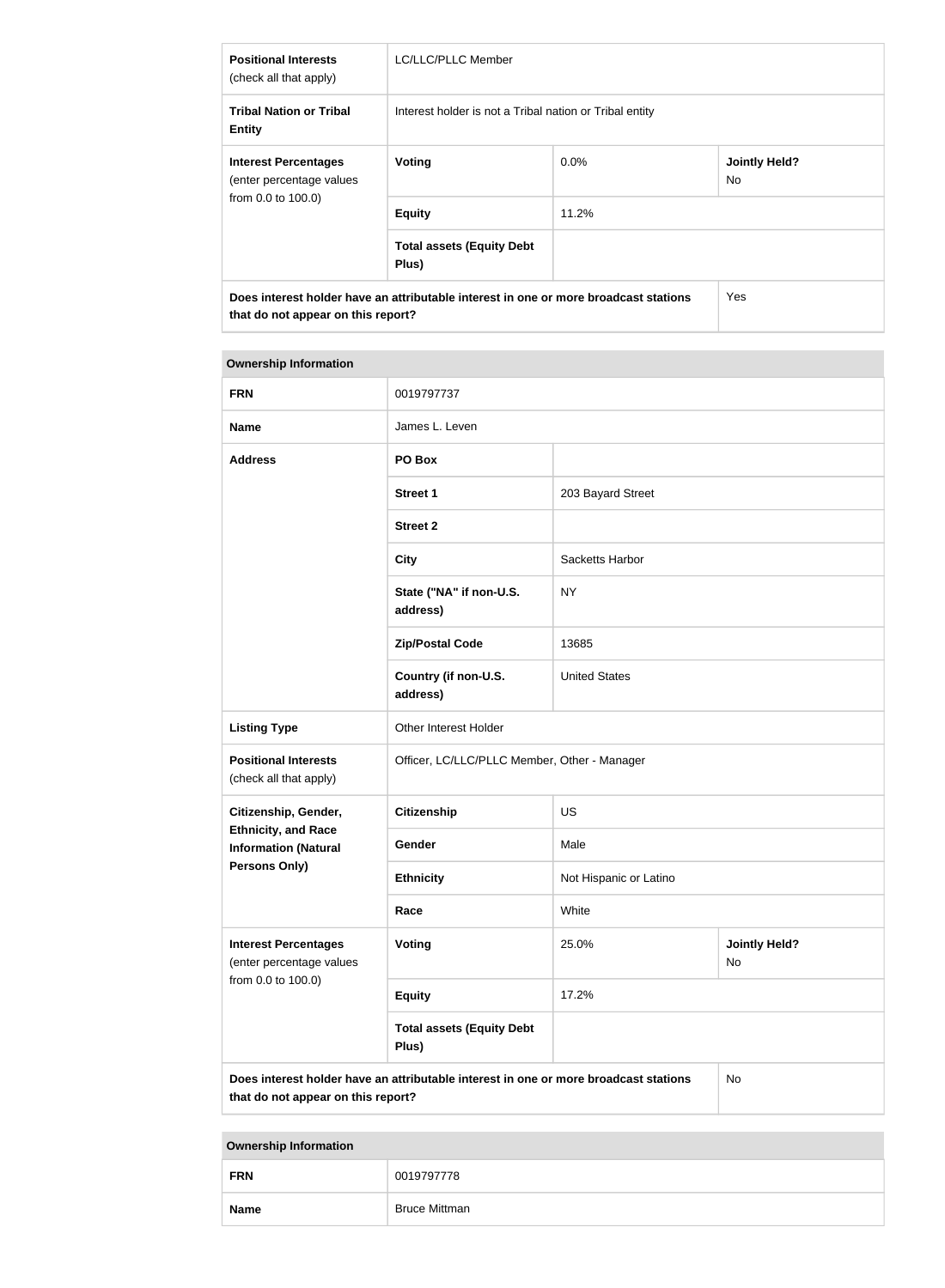| <b>Address</b>                                            | PO Box                                                                               |                        |                            |
|-----------------------------------------------------------|--------------------------------------------------------------------------------------|------------------------|----------------------------|
|                                                           | <b>Street 1</b>                                                                      | 14 Longmeadow Road     |                            |
|                                                           | <b>Street 2</b>                                                                      |                        |                            |
|                                                           | <b>City</b>                                                                          | <b>Newton Center</b>   |                            |
|                                                           | State ("NA" if non-U.S.<br>address)                                                  | MA                     |                            |
|                                                           | <b>Zip/Postal Code</b>                                                               | 02459                  |                            |
|                                                           | Country (if non-U.S.<br>address)                                                     | <b>United States</b>   |                            |
| <b>Listing Type</b>                                       | Other Interest Holder                                                                |                        |                            |
| <b>Positional Interests</b><br>(check all that apply)     | Officer, LC/LLC/PLLC Member, Other - Manager                                         |                        |                            |
| Citizenship, Gender,                                      | <b>Citizenship</b>                                                                   | <b>US</b>              |                            |
| <b>Ethnicity, and Race</b><br><b>Information (Natural</b> | Gender                                                                               | Male                   |                            |
| Persons Only)                                             | <b>Ethnicity</b>                                                                     | Not Hispanic or Latino |                            |
|                                                           | Race                                                                                 | White                  |                            |
| <b>Interest Percentages</b><br>(enter percentage values   | Voting                                                                               | 25.0%                  | <b>Jointly Held?</b><br>No |
| from 0.0 to 100.0)                                        | <b>Equity</b>                                                                        | 7.8%                   |                            |
|                                                           | <b>Total assets (Equity Debt</b><br>Plus)                                            |                        |                            |
| that do not appear on this report?                        | Does interest holder have an attributable interest in one or more broadcast stations |                        | No                         |

| <b>FRN</b>                                                                        | 0014399091                          |                      |
|-----------------------------------------------------------------------------------|-------------------------------------|----------------------|
| <b>Name</b>                                                                       | Peter G. Schiff                     |                      |
| <b>Address</b>                                                                    | PO Box                              |                      |
|                                                                                   | <b>Street 1</b>                     | 485 Underhill Blvd   |
|                                                                                   | <b>Street 2</b>                     | Suite 205            |
|                                                                                   | <b>City</b>                         | Syosset              |
|                                                                                   | State ("NA" if non-U.S.<br>address) | <b>NY</b>            |
|                                                                                   | <b>Zip/Postal Code</b>              | 11791                |
|                                                                                   | Country (if non-U.S.<br>address)    | <b>United States</b> |
| <b>Listing Type</b>                                                               | Other Interest Holder               |                      |
| <b>Positional Interests</b><br>(check all that apply)                             | Other - Manager                     |                      |
| Citizenship, Gender,<br><b>Ethnicity, and Race</b><br><b>Information (Natural</b> | Citizenship                         | <b>US</b>            |
|                                                                                   | Gender                              | Male                 |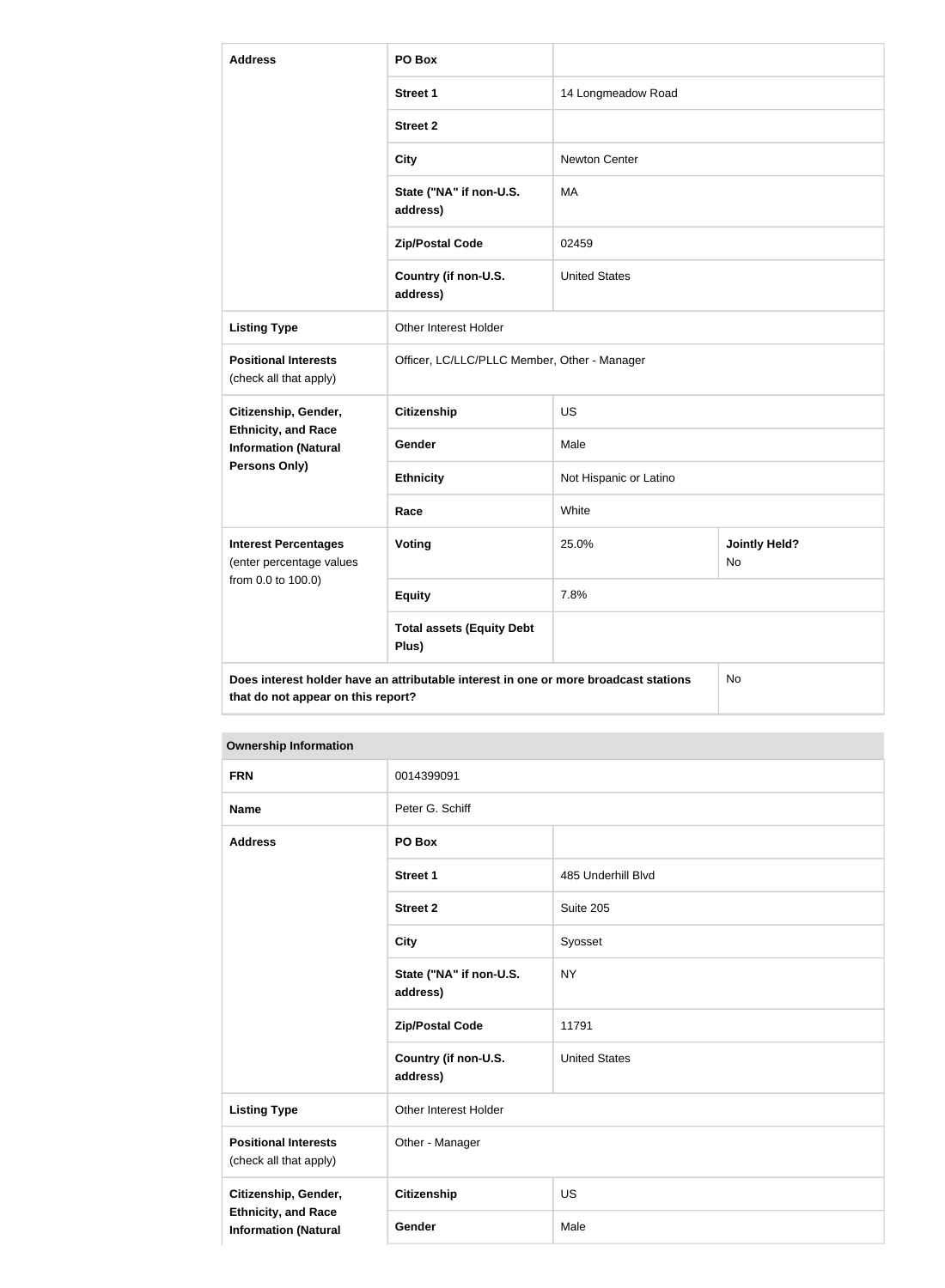| <b>Persons Only)</b>                                                                                                       | <b>Ethnicity</b>                          | Not Hispanic or Latino |                             |  |
|----------------------------------------------------------------------------------------------------------------------------|-------------------------------------------|------------------------|-----------------------------|--|
|                                                                                                                            | Race                                      | White                  |                             |  |
| <b>Interest Percentages</b><br>(enter percentage values<br>from 0.0 to 100.0)                                              | Voting                                    | 25.0%                  | <b>Jointly Held?</b><br>No. |  |
|                                                                                                                            | <b>Equity</b>                             | 0.0%                   |                             |  |
|                                                                                                                            | <b>Total assets (Equity Debt</b><br>Plus) |                        |                             |  |
| Does interest holder have an attributable interest in one or more broadcast stations<br>that do not appear on this report? |                                           | Yes                    |                             |  |

#### **Ownership Information**

| <b>FRN</b>                                                                                  | 0019797786                                |                        |                            |
|---------------------------------------------------------------------------------------------|-------------------------------------------|------------------------|----------------------------|
| <b>Name</b>                                                                                 | Paul R. Homer                             |                        |                            |
| <b>Address</b>                                                                              | PO Box                                    |                        |                            |
|                                                                                             | <b>Street 1</b>                           | 485 Underhill Blvd     |                            |
|                                                                                             | <b>Street 2</b>                           | Suite 205              |                            |
|                                                                                             | <b>City</b>                               | Syosset                |                            |
|                                                                                             | State ("NA" if non-U.S.<br>address)       | <b>NY</b>              |                            |
|                                                                                             | <b>Zip/Postal Code</b>                    | 11791                  |                            |
|                                                                                             | Country (if non-U.S.<br>address)          | <b>United States</b>   |                            |
| <b>Listing Type</b>                                                                         | Other Interest Holder                     |                        |                            |
| <b>Positional Interests</b><br>(check all that apply)                                       | Other - Manager                           |                        |                            |
| Citizenship, Gender,                                                                        | <b>Citizenship</b>                        | <b>US</b>              |                            |
| <b>Ethnicity, and Race</b><br><b>Information (Natural</b>                                   | Gender                                    | Male                   |                            |
| <b>Persons Only)</b>                                                                        | <b>Ethnicity</b>                          | Not Hispanic or Latino |                            |
|                                                                                             | Race                                      | White                  |                            |
| <b>Interest Percentages</b><br>(enter percentage values<br>from 0.0 to 100.0)               | Voting                                    | 25.0%                  | <b>Jointly Held?</b><br>No |
|                                                                                             | <b>Equity</b>                             | 0.0%                   |                            |
|                                                                                             | <b>Total assets (Equity Debt</b><br>Plus) |                        |                            |
| Does interest holder have an attributable interest in one or more broadcast stations<br>Yes |                                           |                        |                            |

**that do not appear on this report?**

| <b>Address</b>     | PO Box                                                                   |  |
|--------------------|--------------------------------------------------------------------------|--|
| <b>Entity Name</b> | Paul Homer, With Jana Homer, As Joint Tenants with Right of Survivorship |  |
| <b>FRN</b>         | 0027271881                                                               |  |
|                    |                                                                          |  |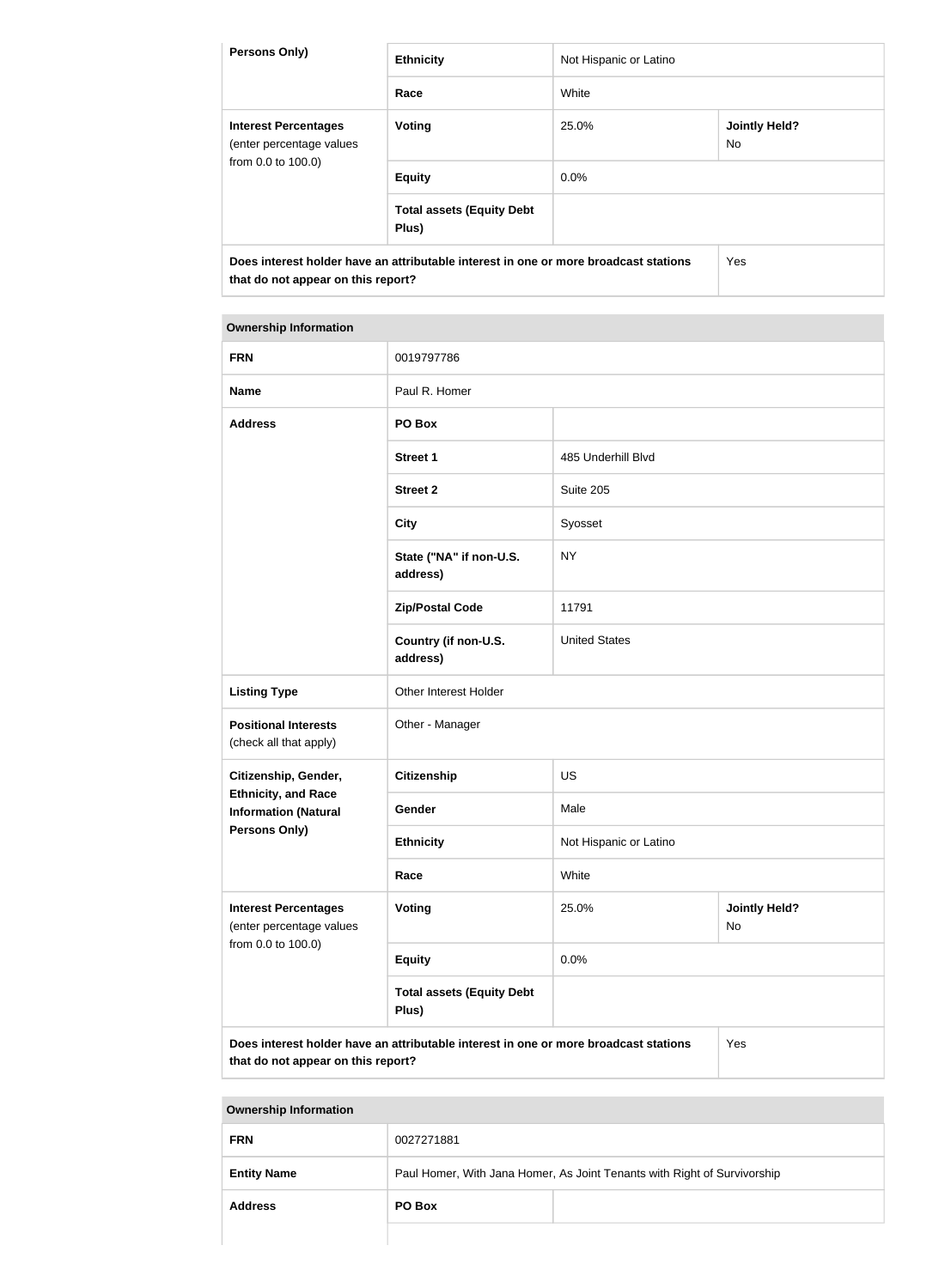|                                                                                                                                                                                                      | <b>Street 1</b>                                         | 45 East Main Street  |                             |  |
|------------------------------------------------------------------------------------------------------------------------------------------------------------------------------------------------------|---------------------------------------------------------|----------------------|-----------------------------|--|
|                                                                                                                                                                                                      | <b>Street 2</b>                                         |                      |                             |  |
|                                                                                                                                                                                                      | <b>City</b>                                             | Huntington           |                             |  |
|                                                                                                                                                                                                      | State ("NA" if non-U.S.<br>address)                     | <b>NY</b>            |                             |  |
|                                                                                                                                                                                                      | <b>Zip/Postal Code</b>                                  | 11743                |                             |  |
|                                                                                                                                                                                                      | Country (if non-U.S.<br>address)                        | <b>United States</b> |                             |  |
| <b>Listing Type</b>                                                                                                                                                                                  | Other Interest Holder                                   |                      |                             |  |
| <b>Positional Interests</b><br>(check all that apply)                                                                                                                                                | LC/LLC/PLLC Member                                      |                      |                             |  |
| <b>Tribal Nation or Tribal</b><br><b>Entity</b>                                                                                                                                                      | Interest holder is not a Tribal nation or Tribal entity |                      |                             |  |
| <b>Interest Percentages</b><br>(enter percentage values                                                                                                                                              | Voting                                                  | 0.0%                 | <b>Jointly Held?</b><br>Yes |  |
| from 0.0 to 100.0)                                                                                                                                                                                   | <b>Equity</b>                                           | 0.2%                 |                             |  |
|                                                                                                                                                                                                      | <b>Total assets (Equity Debt</b><br>Plus)               |                      |                             |  |
| Does interest holder have an attributable interest in one or more broadcast stations<br>that do not appear on this report?                                                                           |                                                         |                      | Yes                         |  |
|                                                                                                                                                                                                      |                                                         |                      |                             |  |
| (b) Respondent certifies that any interests, including equity, financial, or voting<br>interests, not reported in this filing are non-attributable.<br>If "No," submit as an exhibit an explanation. |                                                         |                      | Yes                         |  |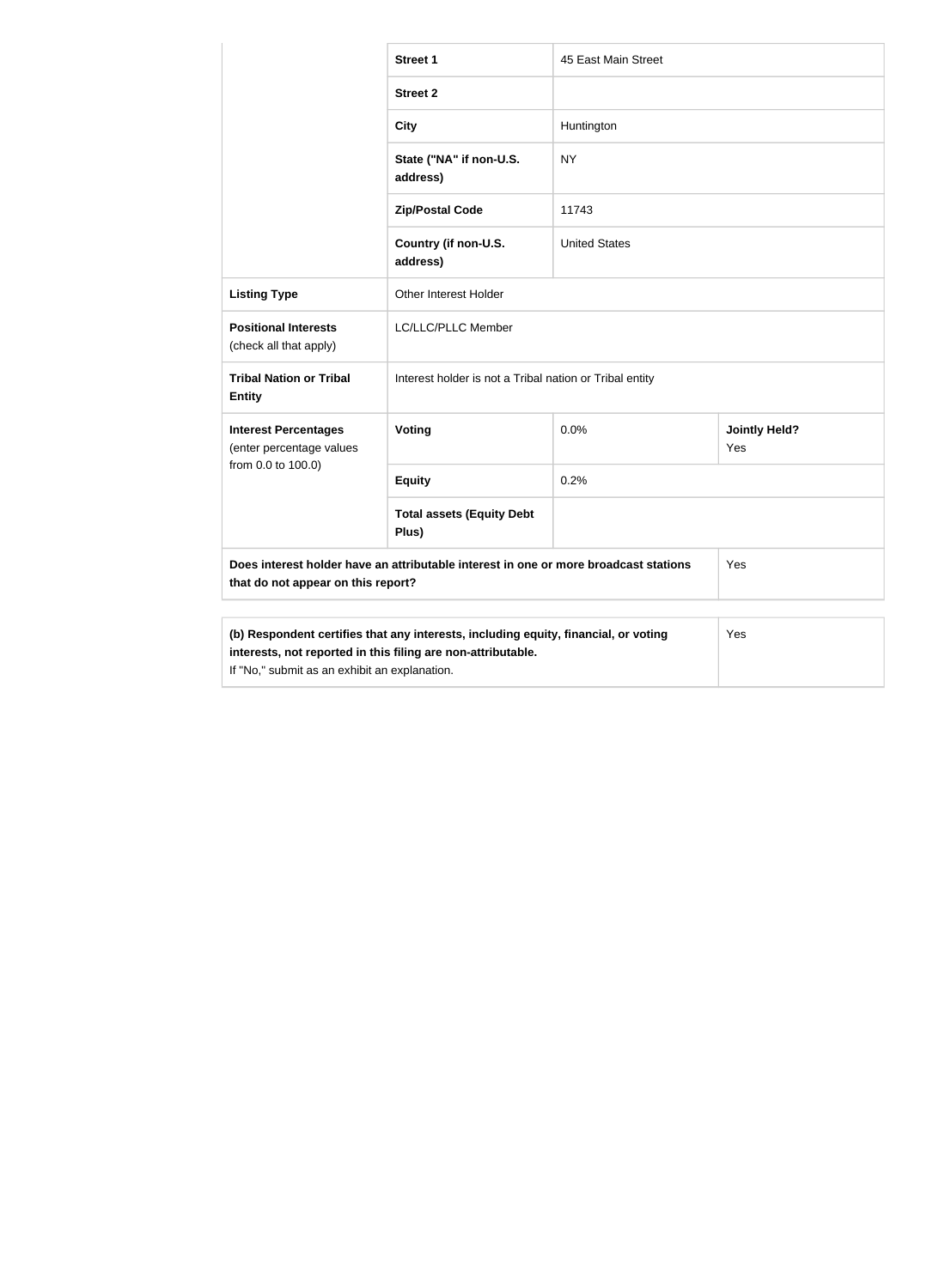

**(d) Are any of the individuals listed as an attributable interest holder in the Respondent married to each other or related to each other as parentchild or as siblings?** No

If "Yes," provide the following information for each such the relationship.

| (e) Is Respondent seeking an attribution exemption for any officer or director with<br>duties wholly unrelated to the Licensee(s)?                                                                                             | No |
|--------------------------------------------------------------------------------------------------------------------------------------------------------------------------------------------------------------------------------|----|
| If "Yes," complete the information in the required fields and submit an Exhibit fully describing<br>that individual's duties and responsibilities, and explaining why that individual should not be<br>attributed an interest. |    |

#### **3. Organizational Chart (Licensees Only)**

Attach a flowchart or similar document showing the Licensee's vertical ownership structure including the Licensee and all entities that have attributable interests in the Licensee. Licensees with a single parent entity may provide a brief explanatory textual Exhibit in lieu of a flowchart or similar document. Licensees without parent entities should so indicate in a textual Exhibit.

**Non-Licensee Respondents should select "N/A" in response to this question.**

| <b>File Name</b>                                      | Uploaded By | <b>Attachment Type</b> | <b>Description</b> |
|-------------------------------------------------------|-------------|------------------------|--------------------|
| Community Broadcasters, LLC - Ownership Structure.pdf | Applicant   | <b>Ownership Chart</b> |                    |